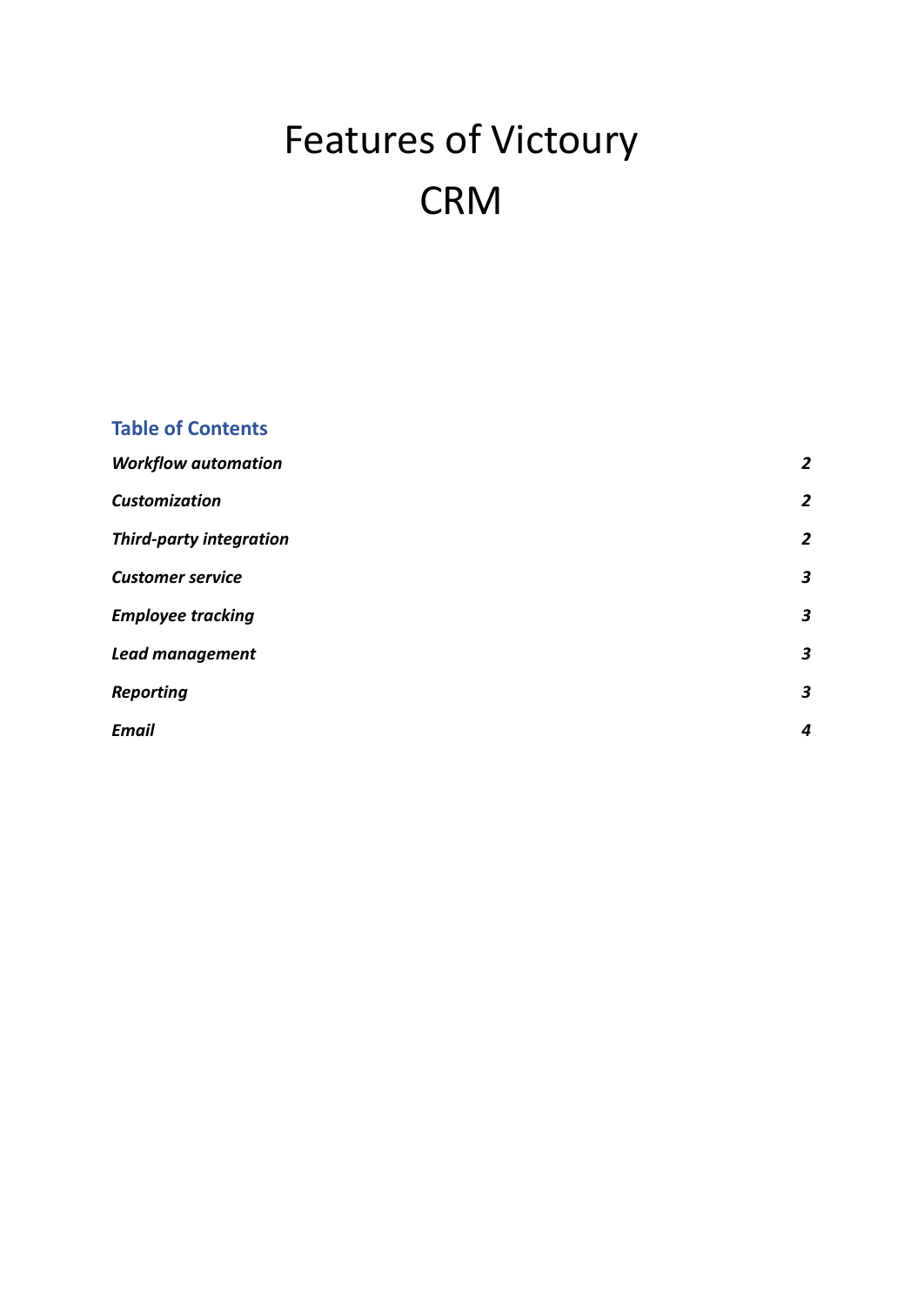## <span id="page-1-0"></span>1. Workflow automation

Victoury CRM can make your life easier by automating your workflow. Set up custom rules and do sales force automation to help you and your team be more productive.

By using rules, you can set your CRM software to automatically perform a specific action based on triggers or events, such as these:

When a potential customer fills out a contact form on your website, the CRM software automatically directs the message to the right sales administrator who can assign the lead to the sales representative or department.

When a sales representative receives a message, the CRM software automatically sends a preset response to acknowledge the message.

If a lead, prospect, or opportunity doesn't respond to your message or proposal, the CRM software can automatically send a follow-up message after a preset amount of time, such as 48 hours or two business days.

When a sales representative makes calls or sends messages to a contact, the CRM software keeps track of all communications.

As sales representatives complete tasks, the CRM software allows supervisors and upper management to get custom performance reports.

## <span id="page-1-1"></span>2. Customization

No two businesses are the same, so Victoury CRM software can cater to your business's unique needs. Victoury CRM solutions allow you to customize basic areas, such as with the abilities to add contact fields, choose which data to show on your dashboard and create custom reports. You can also customize with extensions, plugins and other add-ons to expand your software's capabilities.

If you need even more customization to truly tailor the software to your business, Victoury CRM software offers more advanced options using APIs. This gives developers access to all technical specs and coding for full customization of your software. The API also allows you to integrate the software with existing business solutions your company uses to streamline processes.

# <span id="page-1-2"></span>3. Third-party integration

Connecting Victoury CRM software to other solutions you already use can save you tons of time and money. Victoury CRM offers third-party software integrations; Victoury can setup a custom API integration, where users can easily connect to solutions such as a third party ERP or accounting system, email marketing software.

Here are a few things you can do with the right third-party integrations to make your life easier:

- Import emails so you don't have to keep switching between apps.
- Automatically sync sales and order information with your accounting software to eliminate manual data entry.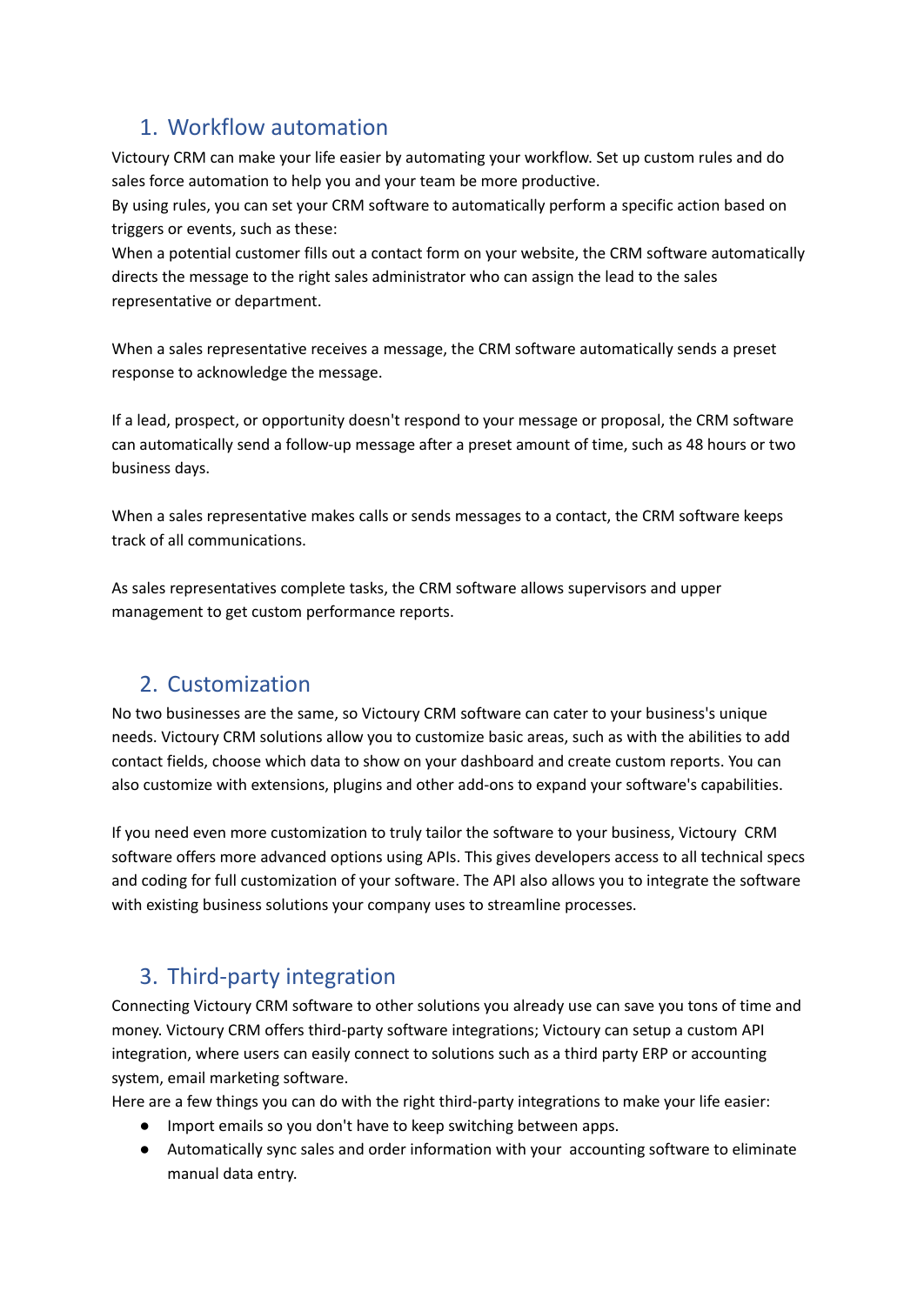● Automatically build email lists and launch email marketing campaigns.

<span id="page-2-0"></span>Third party integrations may require specific IT custom development.

#### 4. Customer service

Victoury CRM software can help you acquire and retain customers by providing excellent customer service. The following capabilities will allow your sales reps and customer support team to perform their best:

- Gives you a 360-degree comprehensive view of customers that shows everything there is to know about a customer from the first point of contact
- Automatically tracks all points of communications, from lead acquisition to closed sales and sales histories
- Logs purchase histories, and other activities for future reference and to keep all reps on the same page
- Uses customers' first names to personalize all correspondence
- Has unique reference numbers for each account
- Automatically sends customers acknowledgments of their inquiries and messages so they don't feel ignored
- Supports premade email templates and call scripts that answer the most common questions

# <span id="page-2-1"></span>5. Employee tracking

Victoury CRM software is a great way to track employee activity and performance. Employees can individually track their tasks, meetings, sales numbers, goals and other items. The software give supervisors and upper management access to dashboards that let them view individual employee goals, completed tasks and other metrics of productivity. This can help managers write employee performance reviews, create incentives, reward strong employees, and identify those who are struggling and address areas of improvement.

## <span id="page-2-2"></span>6. Lead management

The lead management feature will help you to identify your leads and the actions they've taken along the sales cycle. Through the lead management process, you'll be able to score your leads and, if needed, filter them off to a different member of your team to turn select leads into customers.

Sometimes dead leads sit in a CRM for weeks or months. A smart sales manager stays on top of leads and redistributes quiet or seemingly dead leads to different members of their team for reengagement.

# <span id="page-2-3"></span>7. Reporting

Reporting is the feature that brings the results of your sales and marketing efforts all together. Some reports you can access: